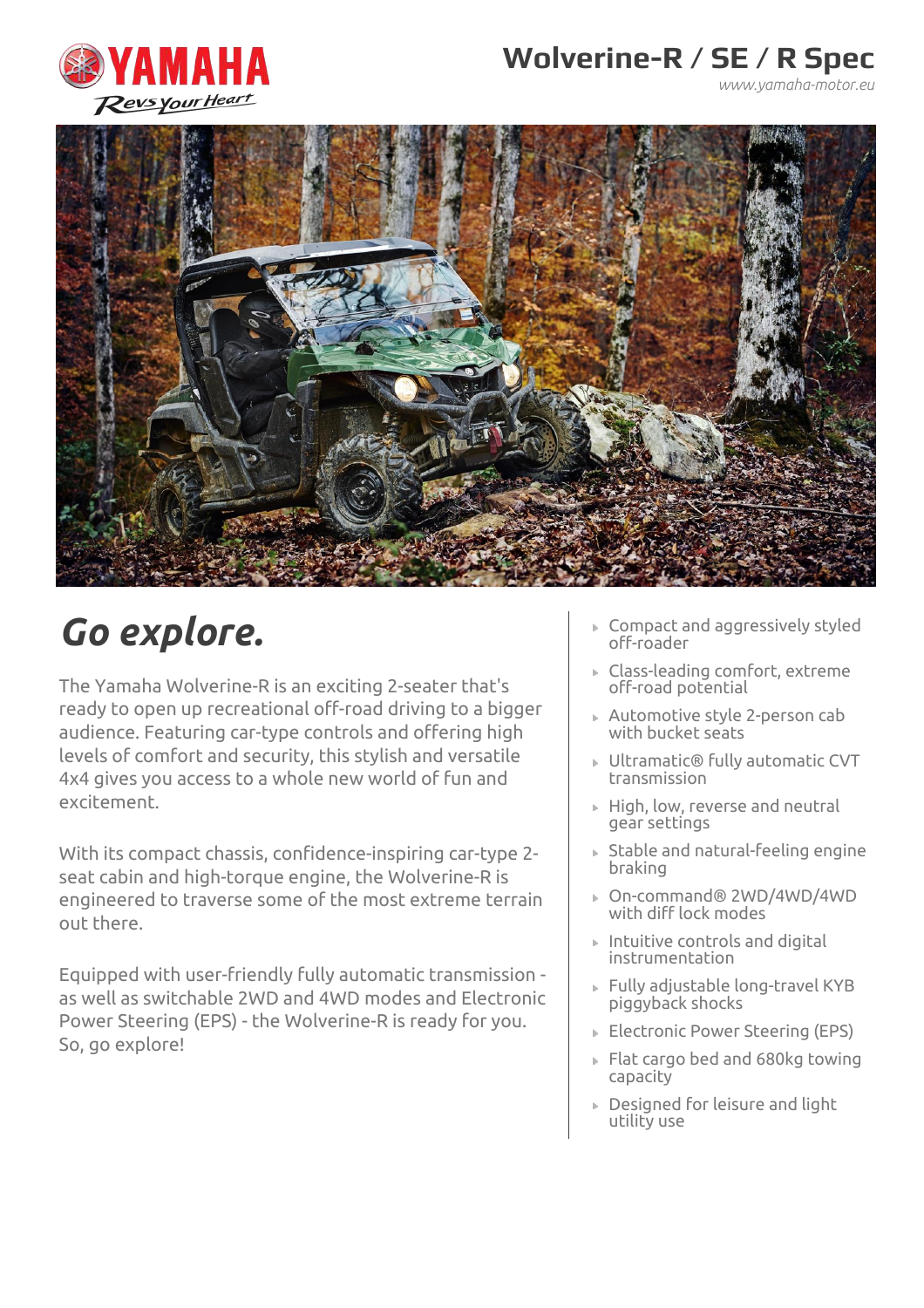

*www.yamaha-motor.eu*



*Access all areas* When we set out to develop the Wolverine-R, our target was to create a vehicle suitable for both leisure and light utility customers operating in challenging environments. Able to carry two people, this vehicle also had to be agile, comfortable and fun.

> Featuring a short and narrow chassis fitted with a car-type cabin - and powered by a forward-mounted engine - the Wolverine-R delivers outstanding comfort with exhilarating performance.

Benefitting from class-leading Yamaha technologies, including On-command® drive, EPS and Ultramatic® fully automatic CVT transmission, the Wolverine-R is the ideal 4x4 to explore and work in extreme terrain.

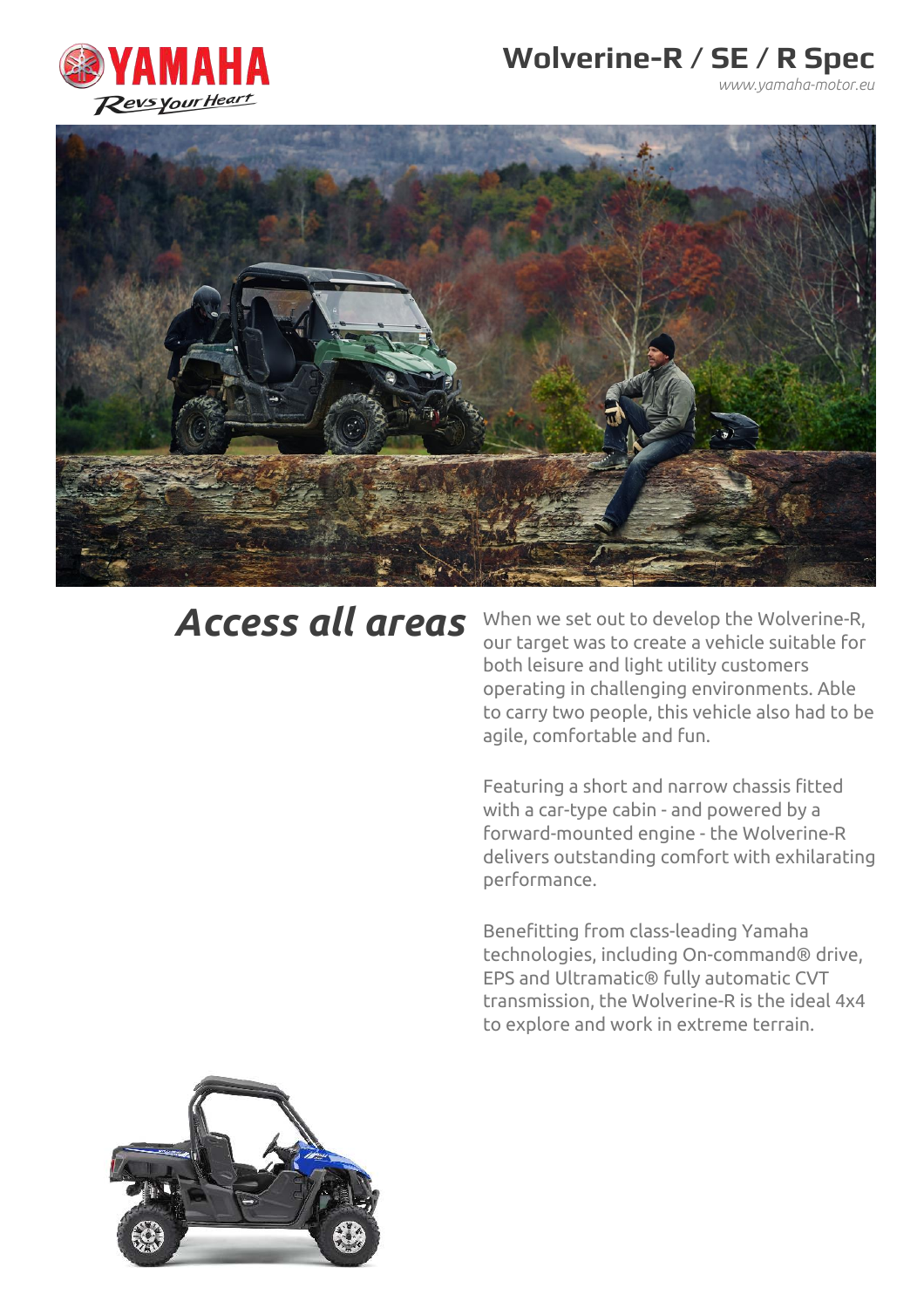

### **Car-style cabin**

This is no ordinary off-roader. With its spacious 2-person cabin and high-back bucket seats with 3-point seat belts and shoulder bolsters, you'll feel comfortable and secure. With a centrally mounted gear selector and handbrake, everything is where you expect it - while the rugged tubular cage and sun top help protect you from the elements.

#### **Durable cargo bed**

Manufactured from lightweight polypropylene, the flat cargo bed is designed to carry up to 136kg of gear or provisions. Six tie-down points allow you to secure the load with straps, and the multi-position tailgate can be located to suit your needs. And when you need to access the engine for routine maintenance, the whole cargo bed can be quickly removed.

### **Rugged, aggressive design**

With its tough front-end design and compact chassis, this extreme off-roader brings an aggressive look to the off-road world. Featuring a short wheelbase and narrow chassis, the nimble 2-seat Wolverine-R comes with rugged good looks that complement its class-leading offroad performance.

### **26-inch tyres**

This 4x4 is so special that Maxxis have developed another version of their Bighorn tyres exclusively for it! Designed to deliver optimum traction and durability together with high levels of comfort and steering precision, the bias construction 26x8x12 front and 26x10x12 rear tyres complement the advanced new suspension for class-leading off-road performance.

#### **708cc DOHC engine**

The 708cc engine produces optimized torque and power delivery for exciting recreational riding. Featuring an efficient DOHC 4-valve cylinder head, this gutsy 4-stroke single transmits its power via Yamaha's Ultramatic® fully automatic CVT transmission system to ensures smooth and seamless acceleration together with stable engine braking.

#### **On-command® 4WD**

The Yamaha On-command® system enables the driver to select 2WD, 4WD or 4WD with diff lock simply by turning a dial located on the dashboard. Together with the option of high and low gear ratios - as well as reverse - this proven industry-leading drive system enables Yamaha's rugged Wolverine-R to get into and out of technical and extreme terrain.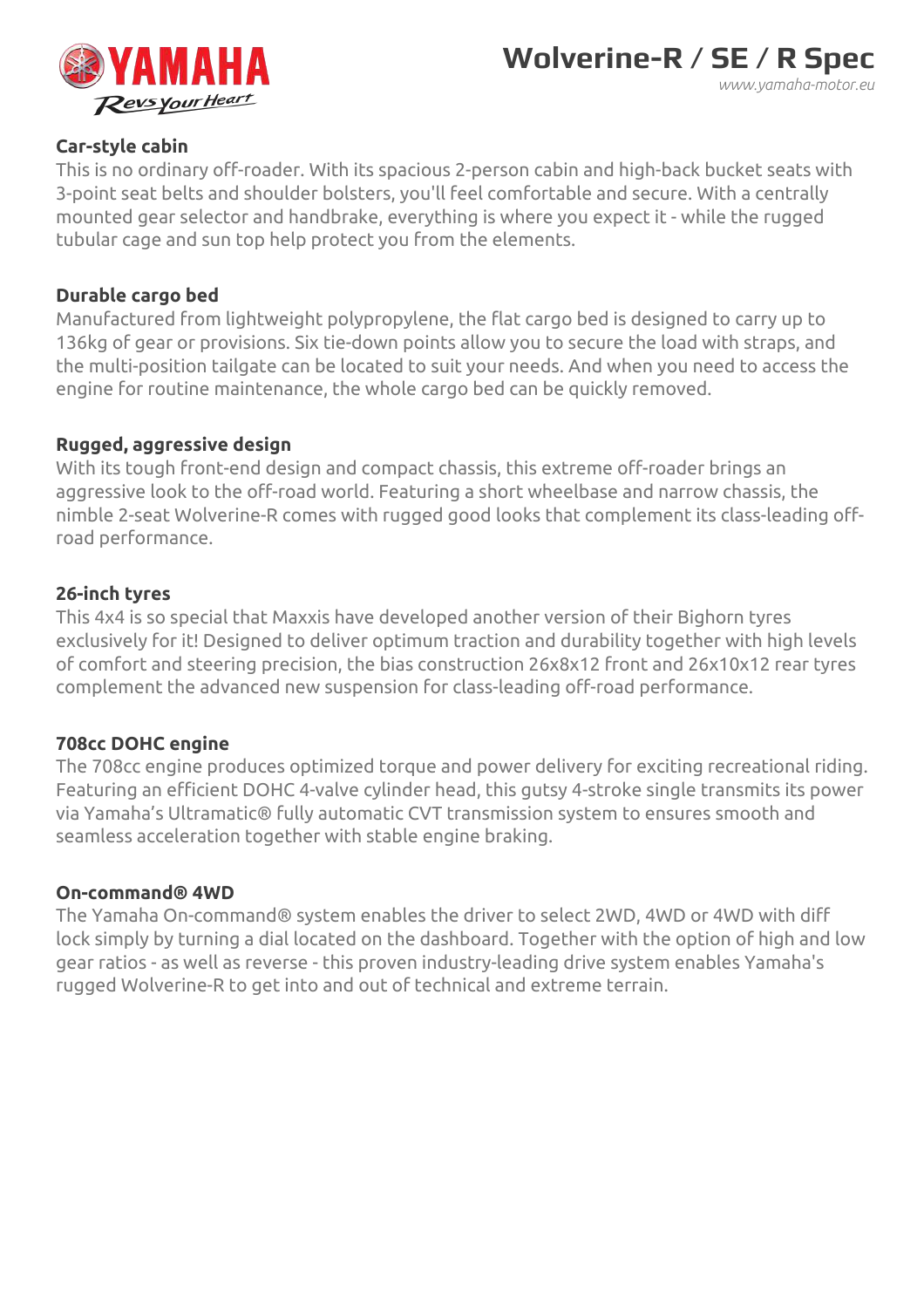

*www.yamaha-motor.eu*

| Engine                                           | Wolverine- $R / SE / R$ Spec                                        |
|--------------------------------------------------|---------------------------------------------------------------------|
| Engine type                                      | Single cylinder, liquid-cooled, 4-stroke, DOHC, 4-valves            |
| Displacement                                     | <b>708cc</b>                                                        |
| Bore x stroke                                    | 103.0 mm x 85.0 mm                                                  |
| Compression ratio                                | 10.1:1                                                              |
| Lubrication system                               | Wet sump                                                            |
| Fuel system                                      | Single Mikuni 44 mm                                                 |
| Ignition system                                  | <b>TCI</b>                                                          |
| Starter system                                   | Electric                                                            |
| Transmission system                              | Yamaha Ultramatic® CVT automatic V-belt                             |
| Drive system                                     | On-Command® 2WD, 4WD, 4WD with Diff-lock                            |
| Final transmission                               | Shaft                                                               |
| Chassis                                          | $Wolverine-R/SE/R Spec$                                             |
| Front suspension system                          | Independent Double Wishbone, 246 mm wheel travel                    |
| Rear suspension system                           | Independent Double Wishbone with Anti-Sway Bar, 269 mm wheel travel |
| Front brake                                      | Dual ventilated hydraulic disc                                      |
| Rear brake                                       | Dual ventilated hydraulic disc                                      |
| Front tyres                                      | Maxxis Bighorn 2.0, AT26x8-12, steel rims                           |
| Rear tyres                                       | Maxxis Bighorn 2.0, AT26x10-12, steel rims                          |
| <b>Dimensions</b>                                | $Wolverine-R/SE/R Spec$                                             |
|                                                  |                                                                     |
| Overall length                                   | 2,970 mm                                                            |
| Overall width                                    | 1,540 mm                                                            |
| Overall height                                   | 1,885 mm                                                            |
| Wheelbase                                        | 2,062 mm                                                            |
| Minimum ground clearance                         | 290 mm                                                              |
| Min. turning radius                              | 4.6 <sub>m</sub>                                                    |
| Wet weight (including full oil<br>and fuel tank) | 581 kg                                                              |
| Fuel capacity                                    | 36.7 litres                                                         |
| Oil capacity                                     | 2.6 litres                                                          |
| Loading limits                                   | $Wolverine-R/SE/R Spec$                                             |
| Cargo bed                                        | 136 kg                                                              |
| Additional features                              | Wolverine-R / SE / R Spec                                           |
| Steering System                                  | Ackermann-type with Electronic Power Steering                       |
| Towing capacity                                  | max. 680 kg                                                         |

**The Wolverine-R depicted in the action and atmospheric static images is equipped with optional accessories.**